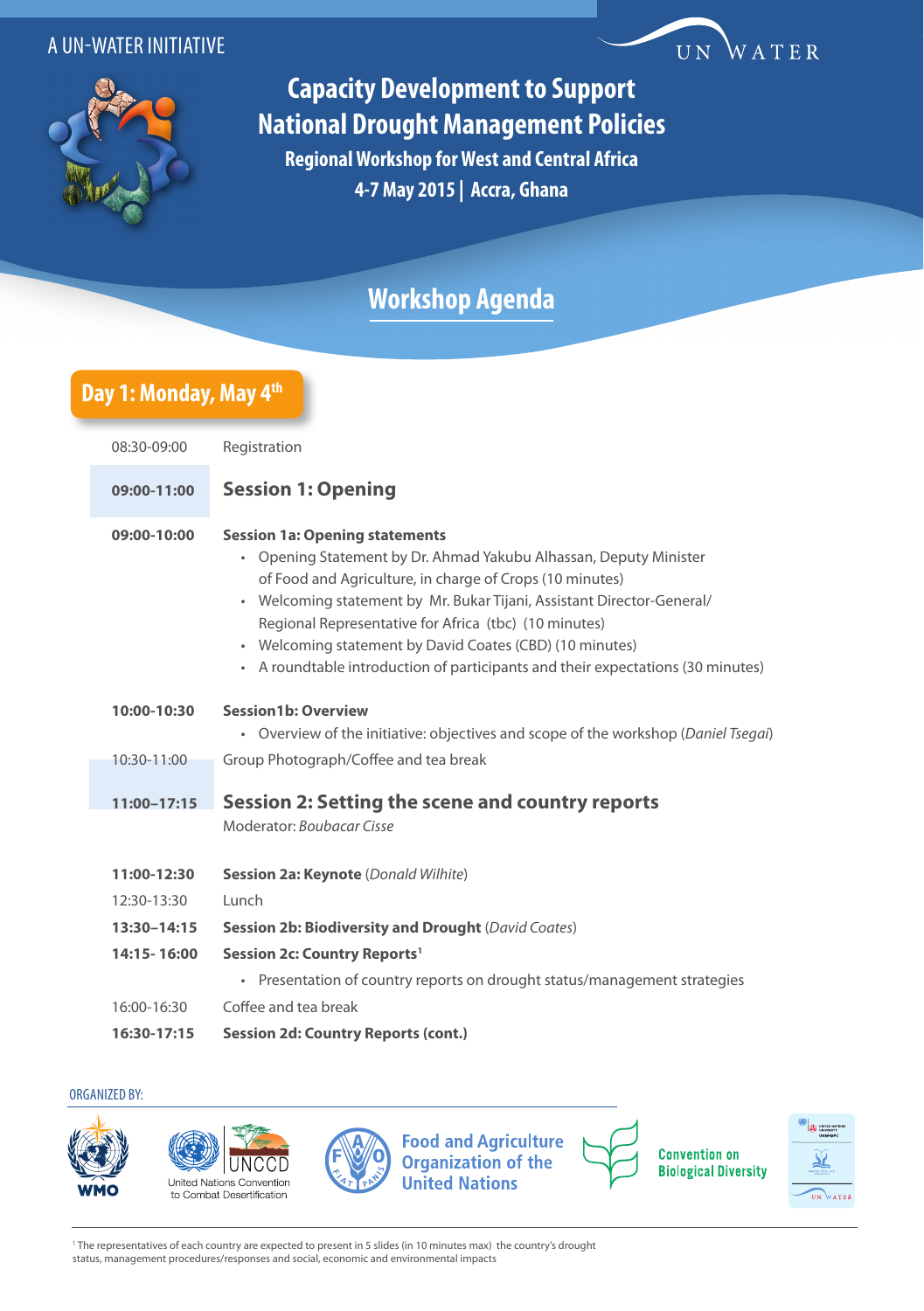



| 09:00-13:15     | <b>Session 3: Drought Monitoring and Early Warning Systems</b><br>Presenter: Robert Stefanski; Moderator: David Coates                                                                                                                                                                                                                                                                                                                                               |
|-----------------|----------------------------------------------------------------------------------------------------------------------------------------------------------------------------------------------------------------------------------------------------------------------------------------------------------------------------------------------------------------------------------------------------------------------------------------------------------------------|
| 09:00-10:00     | <b>Session 3a: Thematic Presentation</b><br>• Introduction to drought monitoring and early warning systems<br>Data requirements (meteorological, hydrological, etc.) for drought monitoring<br>Identifying occurrence of/exposure to droughts (types, onset, intensity)<br>Different drought indices and measurement methods<br>· Successful examples/ongoing initiatives                                                                                            |
| 10:00-11:45     | Session 3b: Breakout groups <sup>2</sup><br>• Group A: What are the current procedures/challenges on<br>Early warning systems? (Donald Wilhite)<br>Group B: What are the meteorological and hydrological networks,<br>$\bullet$<br>data quality, sustainability needed? (David Coates)<br>Group C: What mechanisms are in place for communicating and liaising drought<br>monitoring and early warning information between national institutions? (Robert Stefanski) |
| $11:45 - 12:15$ | Coffee and tea break                                                                                                                                                                                                                                                                                                                                                                                                                                                 |
| $12:15 - 13:15$ | Session 3c: Presentations of working group results and discussion<br>(10 minutes per group and 30 minutes for discussion)                                                                                                                                                                                                                                                                                                                                            |
| 13:15-14:15     | Lunch                                                                                                                                                                                                                                                                                                                                                                                                                                                                |
| 14:15-18:30     | <b>Session 4: Vulnerability and Risk Assessment</b><br>Presenter: Boubacar Cisse; Moderator: Donald Wilhite                                                                                                                                                                                                                                                                                                                                                          |
| 14:15-15:15     | <b>Session 4a: Thematic Presentation:</b><br>• Impacts of drought: Environmental, economic, societal considerations/implications<br>Significant secondary and tertiary impacts<br>Successful examples/Ongoing initiatives targeting vulnerability and risk assessment                                                                                                                                                                                                |
| 15:15-17:00     | <b>Session 4b: Breakout groups:</b><br>• Group A: Who/What is most vulnerable to drought in your country (Boubacar Cisse)<br>• Group B: Provide the causes/reasons of vulnerability to<br>drought in your country (Daniel Tsegai)<br>• Group C: What are the criteria you used for prioritizing vulnerability? (Mohamed Bazza)                                                                                                                                       |
| 17:00-17:30     | Coffee and tea break                                                                                                                                                                                                                                                                                                                                                                                                                                                 |
| 17:30-18:30     | Session 4c: Presentations of working group results and discussion<br>(10 minutes per group and 30 minutes for discussion)                                                                                                                                                                                                                                                                                                                                            |

<sup>2</sup> During the breakout group discussions, countries will share experience on specific topics and will try to answer: Which experiences do we have? Which success stories do we know? How could we help each other?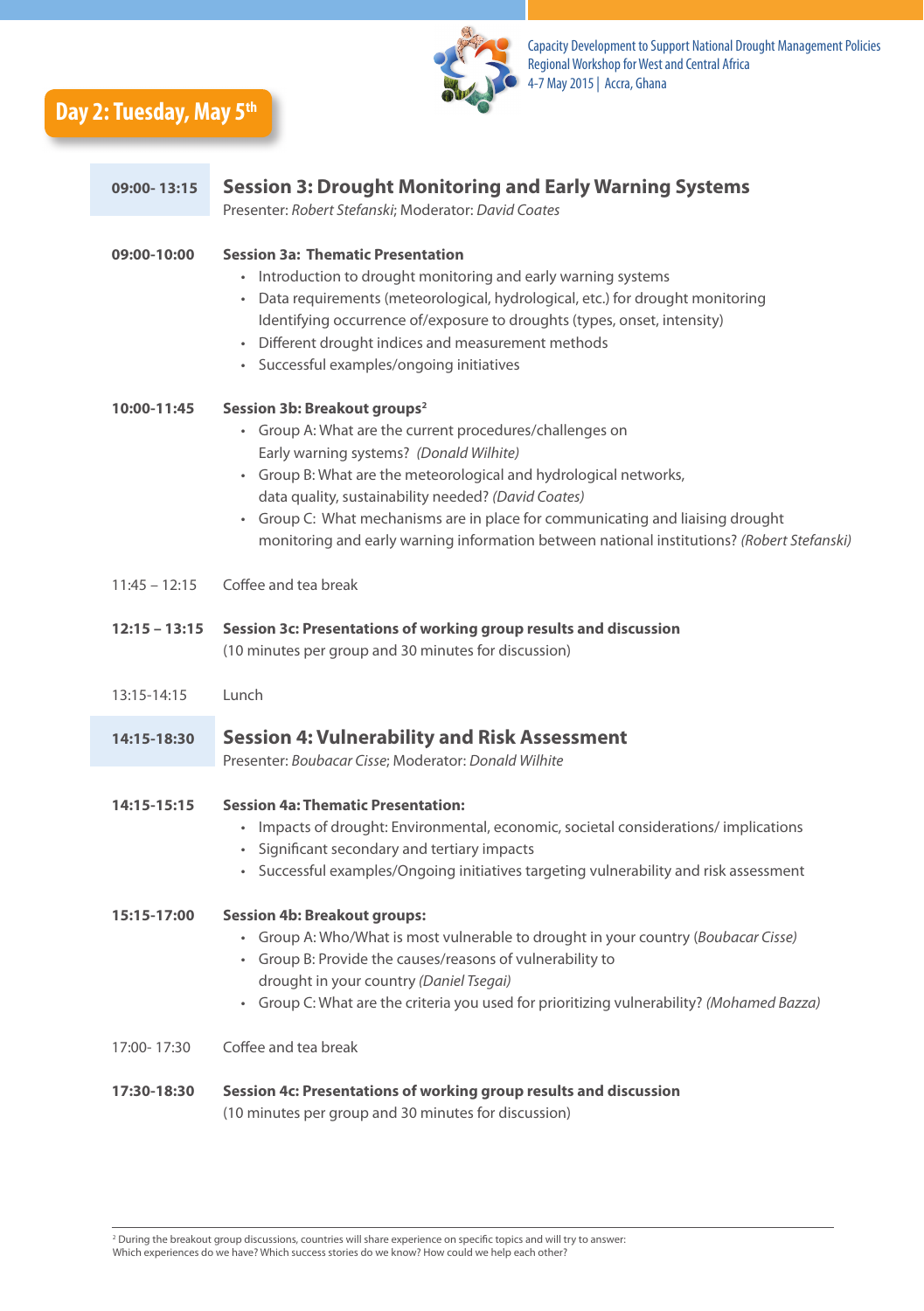**Day 3: Wednesday, May 6th**



| 09:00 - 13:15   | Session 5: Drought preparedness, mitigation and response<br>Presenter: Mohamed Bazza; Moderator: Daniel Tsegai                                                                                                                                                                                                                                                                                                          |
|-----------------|-------------------------------------------------------------------------------------------------------------------------------------------------------------------------------------------------------------------------------------------------------------------------------------------------------------------------------------------------------------------------------------------------------------------------|
| 09:00-10:00     | <b>Session 5a: Thematic Presentation</b><br>• Drought preparedness<br>Drought mitigation measures<br>Integration of drought response and recovery in drought plan<br>$\bullet$                                                                                                                                                                                                                                          |
| 10:00-11:45     | <b>Session 5b: Breakout Groups</b><br>Using the result of the impact and vulnerability assessment (in Session 4),<br>Develop risk managements measures, ii. Include both medium- and<br>long-term measures; iii. Specify for each measure the responsible agency (ies)<br>• Group A: Water (Donald Wilhite)<br>· Group B: Agriculture (Mohamed Bazza)<br>• Group C: Other sectors (Robert Stefanski)                    |
| 11:45-12:15     | Coffee and tea break                                                                                                                                                                                                                                                                                                                                                                                                    |
| 12:15-13:15     | Session 5c: Presentation of working group results and discussion<br>(10 minutes per group and 30 minutes for discussion)                                                                                                                                                                                                                                                                                                |
| 13:15-14:15     | Lunch                                                                                                                                                                                                                                                                                                                                                                                                                   |
| $14:15 - 18:30$ | <b>Session 6: Towards action plan</b><br>Developing national drought management policy<br>Presenter: Daniel Tsegai; Moderator: Robert Stefanski                                                                                                                                                                                                                                                                         |
| 14:15-15:00     | <b>Session 6a: Thematic presentation</b><br>Process for preparing national drought policies<br>Institutional arrangements<br>• Challenges and remedial actions<br>Successful case studies                                                                                                                                                                                                                               |
| 15:00-16:45     | <b>Session 6b: Breakout groups</b><br>· Group A: What are the challenges for developing national drought policies? (Daniel Tsegai)<br>• Group B: What are the institutional arrangements necessary for<br>developing national drought policies? (Boubacar Cisse)<br>Group C: What are the steps being undertaken for developing national<br>$\bullet$<br>drought policies (country specific discussion)? (David Coates) |
| 16:45-17:15     | Coffee and tea break                                                                                                                                                                                                                                                                                                                                                                                                    |
| 17:15-18:15     | Session 6c: Presentations of working group results and discussion<br>(10 minutes per group and 30 minutes for discussion)                                                                                                                                                                                                                                                                                               |